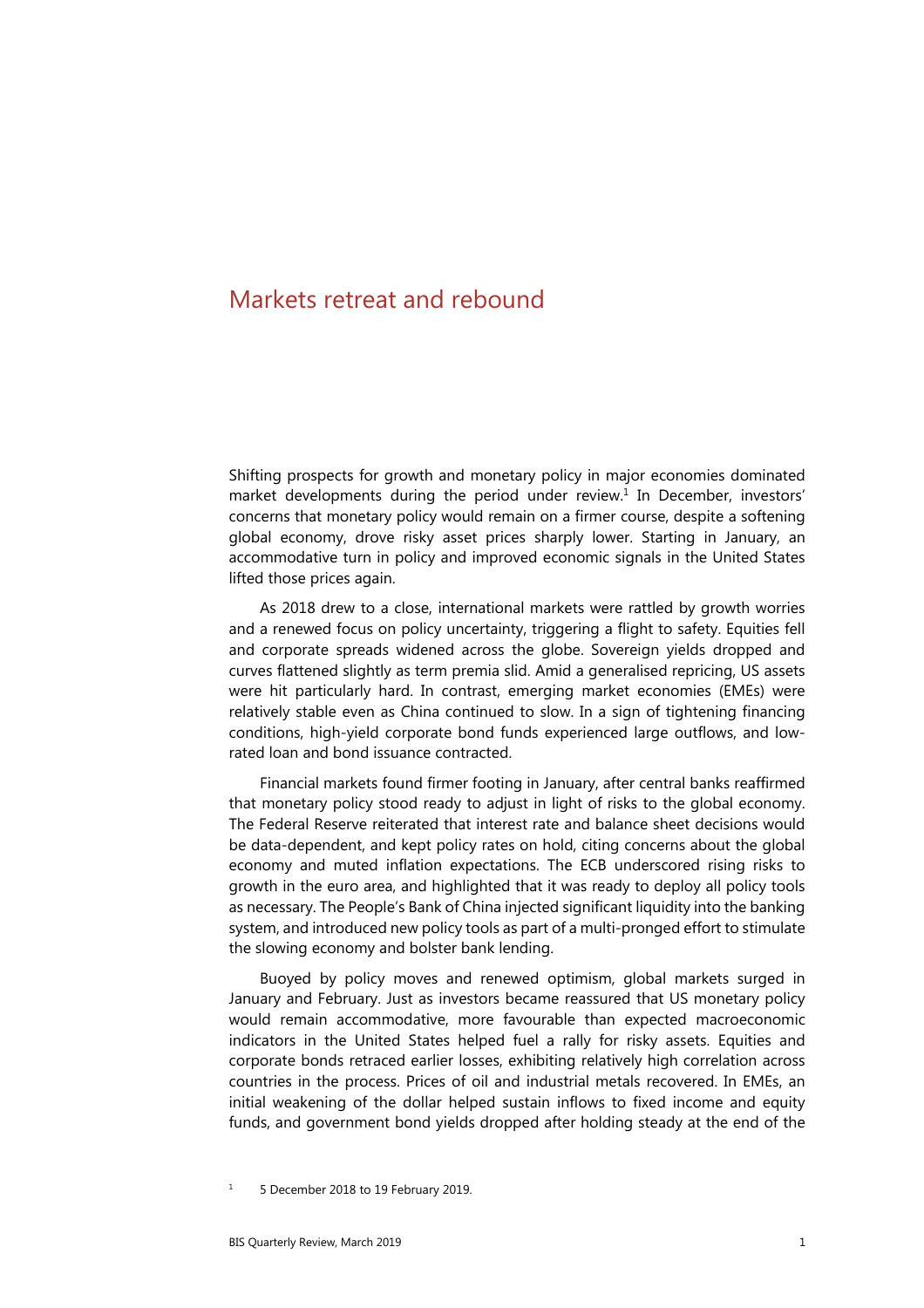year. Later in the review period, these inflows continued, but at a slower pace as the dollar appreciated.

Developments in Europe at times diverged from the cautiously improving global mood. Sovereign vulnerabilities receded in Europe at first, but picked up later in the period under review. Amid persistent economic weakness, Italian government spreads fell through January before inching up again in February, while yields on German bunds kept sliding, hitting their lowest point in more than two years. Although the outcome of Brexit negotiations became increasingly unclear, sterling and UK sovereign yields did not see large price movements. UK stocks rose.

# Phase 1: Markets fall as slowdown worries grow

Expectations of a further global economic slowdown, together with concerns that monetary policy would remain on a tightening course in advanced economies (AEs), led to market weakness and volatility early in the review period. A flight-to-safety phase set in.

Global equities declined sharply and AE sovereign yields fell. Cumulative losses for the S&P 500 peaked at more than 10% in December. Reversing the divergent trends that had characterised most of  $2018<sup>2</sup>$ , US equities ceded more ground than other global stocks, while EMEs excluding China performed relatively well (Graph 1,



The shaded areas indicate the review period, 5 December 2018 to 19 February 2019.

<sup>1</sup> Simple average across country stock indices in local currency. <sup>2</sup> Based on 10-year government bond yields. <sup>3</sup> A value of 50 indicates that the number of firms reporting business expansion and contraction is equal; a value above 50 indicates expansion of economic activity. 4 For EMEs, weighted average based on the GDP and PPP exchange rates of BR, IN, MX, RU and TR.

Sources: Bloomberg; Datastream; IHS Markit; national data; BIS calculations.

<span id="page-1-0"></span>2 See ["Divergences widen in markets"](https://www.bis.org/publ/qtrpdf/r_qt1809a.htm), *BIS Quarterly Review*, September 2018, pp 1–16.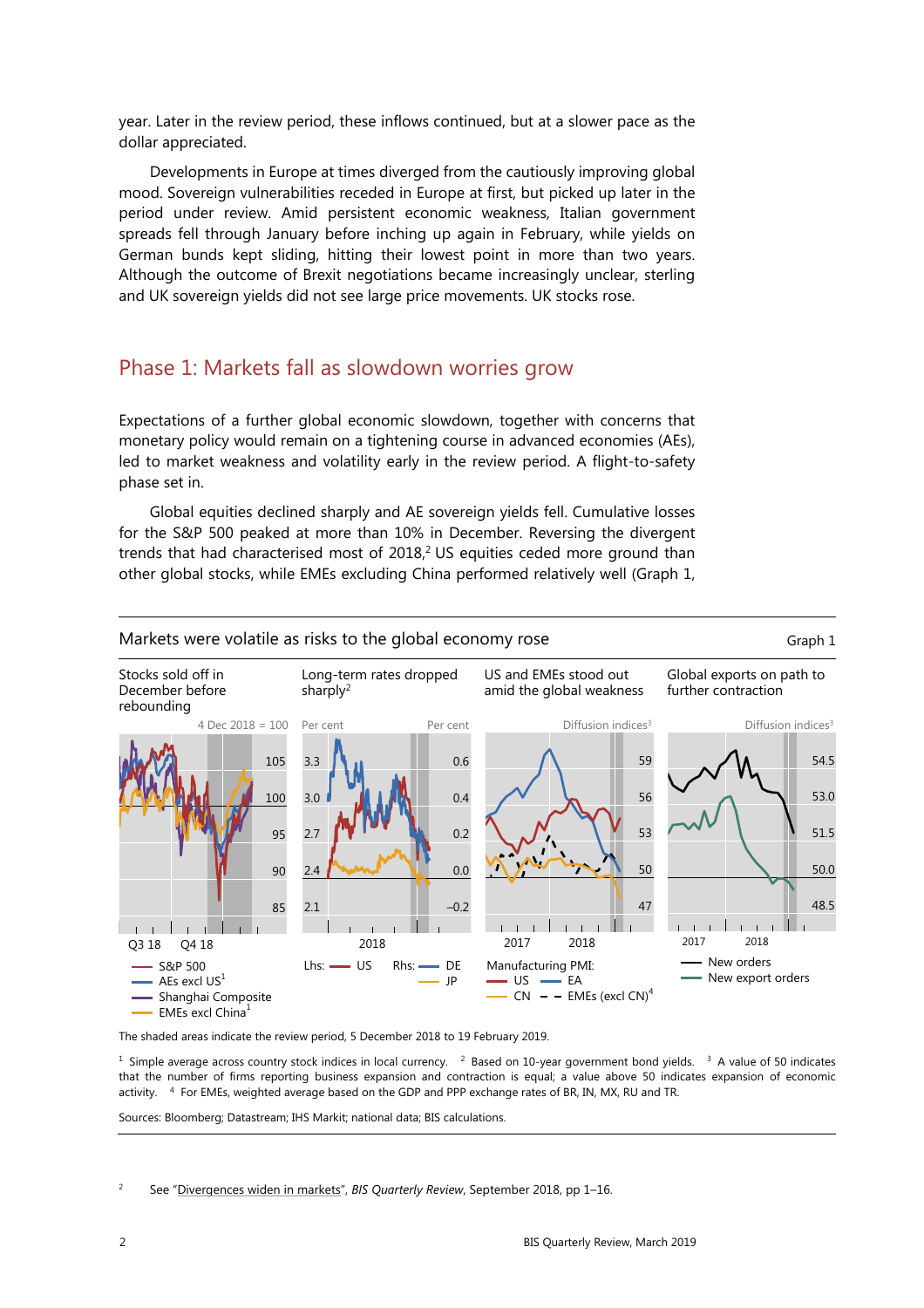#### Sovereign bonds reflected global weakness Graph 2



The shaded areas indicate the review period, 5 December 2018 to 19 February 2019. The dashed line in the second panel indicates the simple average over the period 2010–14 (Federal Reserve balance sheet expansion).

<sup>1</sup> Based on 10-year government bond yields. <sup>2</sup> JPMorgan EMBI Global (sovereign); stripped spread. <sup>3</sup> JPMorgan GBI index; spread over seven-year US Treasury securities.

Sources: T Adrian, R Crump and E Moench, "Pricing the term structure with linear regressions", *Journal of Financial Economics*, October 2013, pp 110-38[; www.newyorkfed.org/research/data\\_indicators/term\\_premia.html;](http://www.newyorkfed.org/research/data_indicators/term_premia.html) Bloomberg; JPMorgan Chase; national data; BIS calculations.

> first panel). Long-term sovereign yields eased across the board, reflecting market views on increased risks to global growth and their implications for monetary policy. In Germany and Japan, yields reached the lowest 2018 levels in December. US yields dropped more than 20 basis points up to the end of the year (second panel), even as the foreign official sector's Treasury holdings continued to decline and net issuance remained brisk.

> Growth kept steady in the United States, but stronger economic headwinds in Europe and China highlighted global downside risks. In December, purchasing managers' indices (PMIs) for the US manufacturing sector pointed to a continuing expansion. Market participants appeared to become increasingly concerned that, despite favourable domestic conditions, the US economy could eventually suffer from fragility elsewhere. Late-year readings of PMIs for the manufacturing sector signalled a contraction in China, and stalling activity in the euro area (Graph 1, third panel). Although new tariffs between China and the United States were put on hold until March 2019, persistent weakness in new export orders added to investors' worries (fourth panel).

> With a more vulnerable outlook, market-based inflation expectations dropped, term premia compressed and sovereign yield curves flattened. Inflation expectations had increased steadily in the United States for most of 2018 but fell substantially between early December and year-end. Break-even inflation also retraced slightly in the euro area, continuing on a steady downward path (Graph 2, first panel). The US term premium decreased by about 40 basis points from late November to December, falling further into negative territory and closing 2018 at a level lower than at any time since 2016 (second panel). Sovereign yield curves were slightly flatter on net by year-end (third panel). In contrast to AEs, and reflecting broader resilience, sovereign yields in EMEs were largely stable (fourth panel).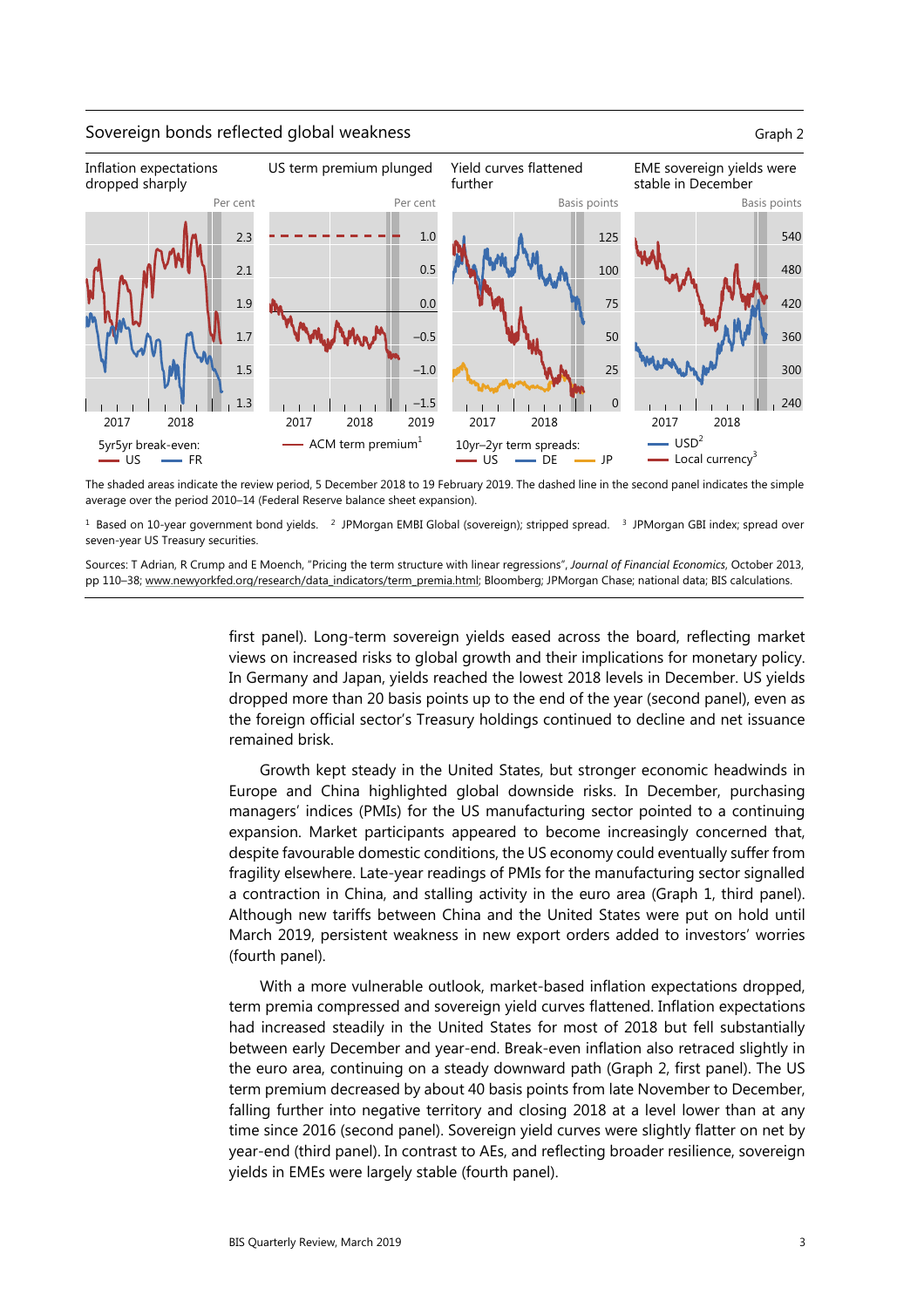

### With uncertain earnings and labour market strengthening, US rate path was unclear Graph 3

The shaded areas indicate the review period, 5 December 2018 to 19 February 2019.

<sup>1</sup> Five-day moving average of the standard deviation of earnings-per-share estimates divided by the average estimate for S&P 500 index. Source: Federal Reserve Bank of St Louis, FRED; Bloomberg; Datastream; BIS calculations.

Conflicting economic signals increased uncertainty about the sustainability of corporate profits and the future path of monetary policy. The more vulnerable global economy and the relatively strong US dollar dimmed the outlook for US earnings growth, and earnings uncertainty rose quickly at the end of the year to levels reached just prior to the February 2018 market turbulence (Graph 3, left-hand panel). Despite

## Corporate spreads rose sharply across the globe but reverted quickly



The shaded areas indicate the review period, 5 December 2018 to 19 February 2019. The dashed lines indicate simple averages over the period 2002–06.

<sup>1</sup> Option-adjusted spread. <sup>2</sup> JPMorgan CEMBI index; stripped spread.

Sources: Bloomberg; ICE BofAML indices; JPMorgan Chase; BIS calculations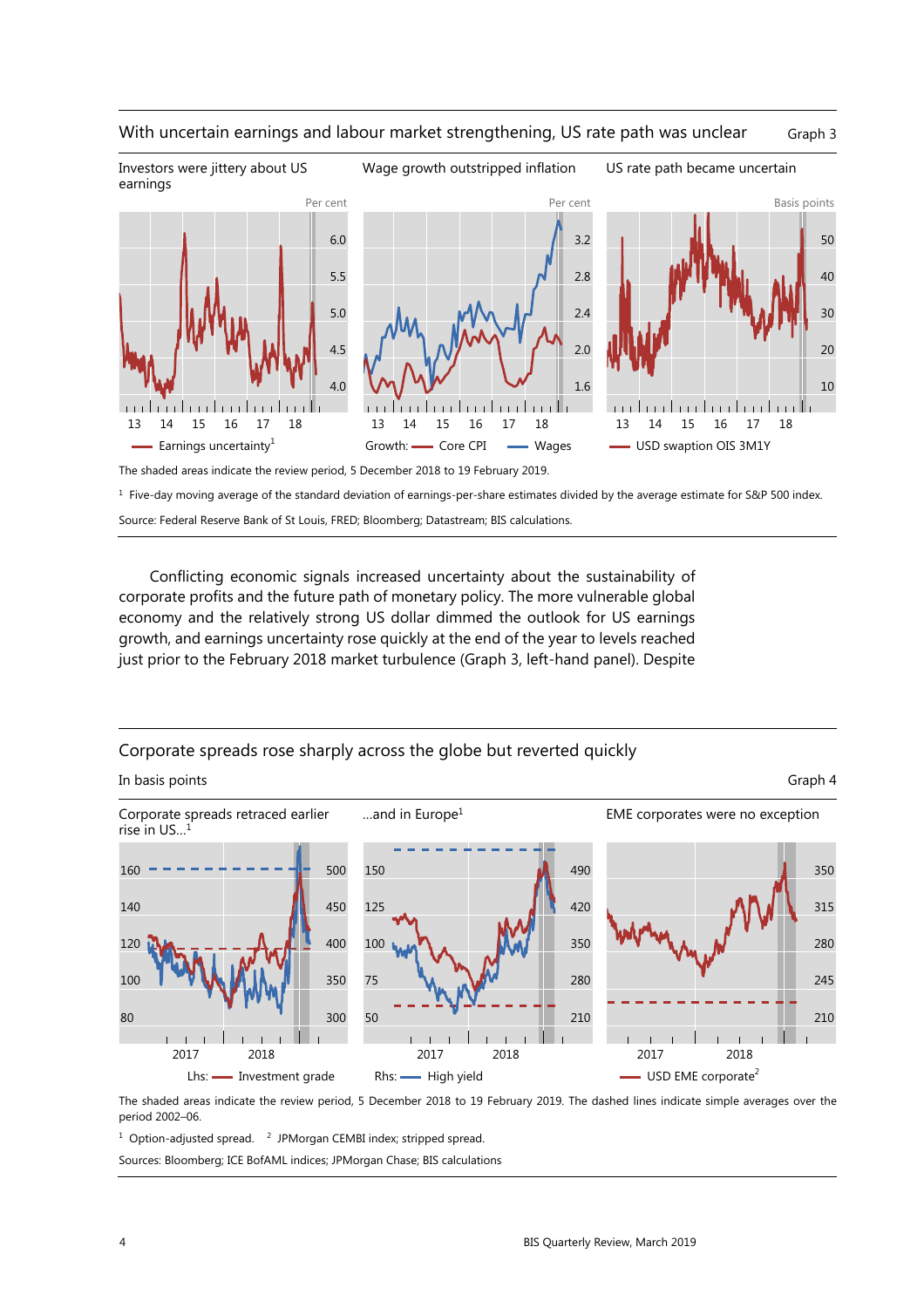weak economic readings in the euro area and concerns of spillovers to the United States, wage growth was rapid and outstripped core inflation, indicating a possible pass-through of wage pressures to future headline inflation (centre panel). As a result, market measures of monetary policy uncertainty spiked late in December to levels similar to those during the "taper tantrum" episode in 2013 (right-hand panel).

Contributing to investors' unease, monetary policy appeared set to continue on the preset tightening course in both the United States and the euro area. On 19 December, the Federal Reserve raised the policy rate and, while it expected a slower pace of rate increases in 2019, it also stated that balance sheet unwinding would proceed according to plan. In the euro area, the ECB's asset purchase programme ended as scheduled.

Mounting worries about the growth outlook also jolted global corporate bond markets. As December got under way, corporate bond prices faced renewed pressure across the board. Credit spreads rose sharply in the United States. High-yield (HY) companies suffered most and saw their spreads briefly exceed the pre-crisis average. Investment grade (IG) spreads also rose, but not as much (Graph 4, left-hand panel). Moreover, corporate bond issuance contracted. In Europe and EMEs, spreads rose, albeit not as markedly as in the United States (centre and right-hand panels).

Stress in the markets for leveraged loans and collateralised loan obligations (CLOs) also pointed to tighter financial conditions for lower-rated companies. Issuance of leveraged loans dropped sharply in the United States, declining more than 50% in January (due to lags, January figures reflected the December slowdown). Spreads on leveraged loans and CLOs had been rising quickly since the beginning of the fourth quarter, and the run-up through December resulted in a doubling of the



## Loan issuance nosedived as high-yield bonds faced large outflows in December Graph 5

The shaded area in the centre panel indicates the review period, 5 December 2018 to 19 February 2019.

<sup>1</sup> Spread to US 10-year Treasury. <sup>2</sup> Yield of collateralised loan obligation tranches in the Palmer Square CLO Senior Index by rating. <sup>3</sup> US Leveraged Loan 100 Index, weighted average yield. <sup>4</sup> Quarterly average of monthly US leveraged loan total deal amounts reported by Bloomberg. For Q1 2019, January 2019 amount. Data accessed on 6 February 2019. <sup>5</sup> Weekly flows into funds that invest in North American and western European high-yield (HY) corporate bond funds, as a percentage of total net assets (TNA).

Sources: Bloomberg; EPFR; ICE BofAML indices; BIS calculations.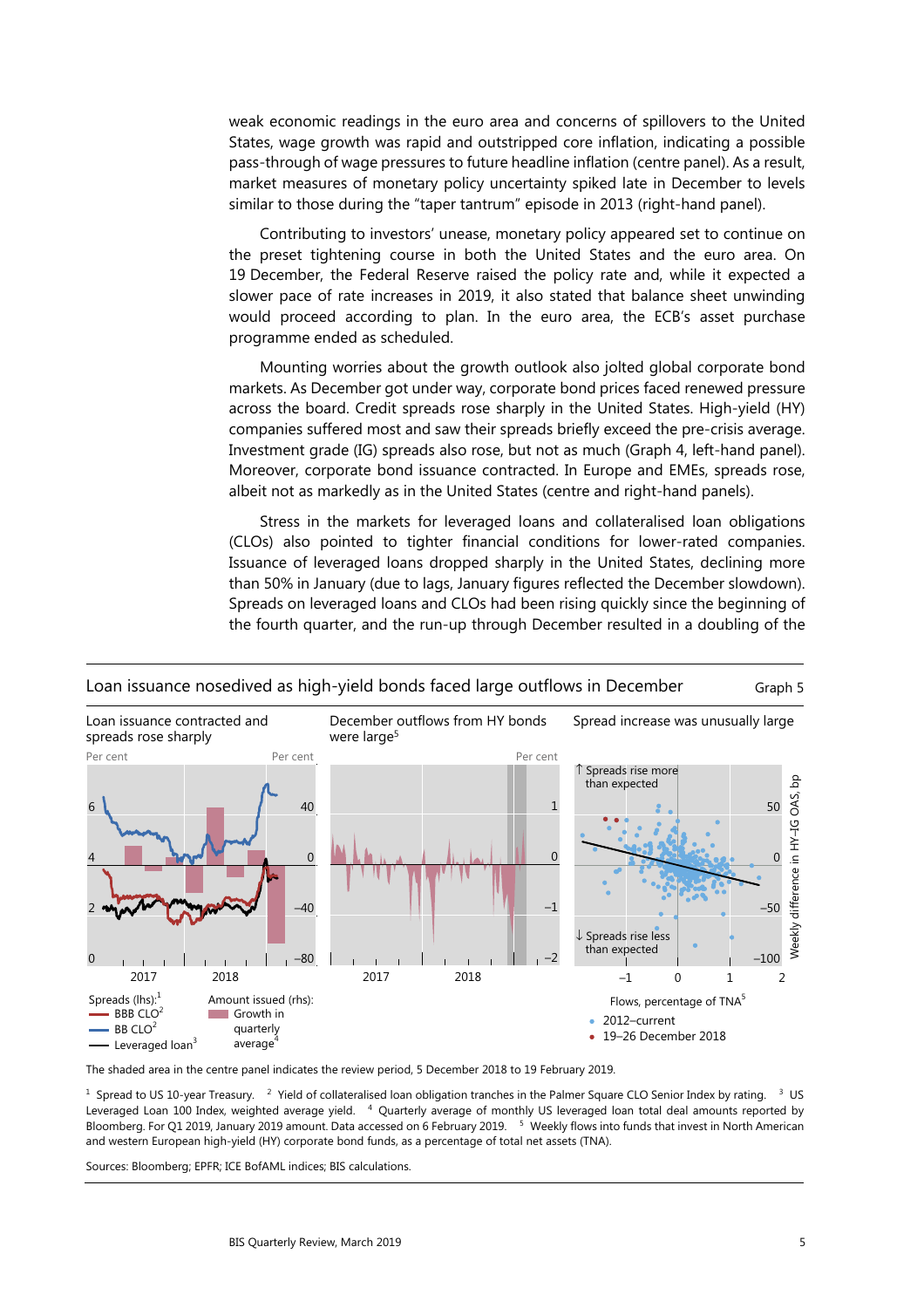level prevailing in the past two years for leveraged loans. CLO spreads also rose rapidly in December (Graph 5, left-hand panel).

The spike in US corporate spreads largely reflected changing conditions in funding markets, but reduced year-end liquidity appeared to have played a role (Box A looks at late-December illiquidity). Spreads in the last two weeks of December proved especially sensitive to the large outflows from high-yield bond funds (Graph 5, centre panel) – more so than suggested by historical relationships. Indeed, the rise in spreads at the end of December 2018 was greater than when similarly large outflows occurred in the past (right-hand panel). This price reaction to outflows highlighted concerns about the robustness of liquidity in corporate bond markets at times of intense selling pressure (Box B discusses one possible source of outsize sales).

# Phase 2: Sentiment picks up on more accommodative policy

As the global economic outlook remained unsettled, the course of monetary policy shifted in January. More accommodative signals by central banks in major economies set the tone for a market rally that started in January and reversed December losses. A phase of renewed optimism began.

The monetary policy outlook turned in January. On 4 January, the Federal Reserve Chairman underscored that both interest rate and balance sheet adjustments would be flexible to respond to incoming data. Eleven days later, the ECB President highlighted the increased downside risks to the economy and underscored that the full toolbox of monetary policy instruments remained available. On 23 January, the Bank of Japan revised its inflation forecast downwards and reaffirmed its commitment to purchase government bonds in order to keep the 10-year yield on target. During the press remarks following the Federal Open Market Committee (FOMC) meeting on 30 January, the Fed Chairman reiterated the main message of balance sheet flexibility that he had conveyed on 4 January.

Market participants responded to these monetary policy signals by resuming risk-on positions. A comparison of market developments on 19 December and 4 January illustrates the change in mood. On 19 December, investors had pulled back from risky positions in response to the FOMC policy statement. Even though the Federal Reserve had reduced the number of expected rate rises in 2019 from three to two, it had raised rates as anticipated and had indicated that balance sheet adjustments would stay on autopilot. On that day, even as investors started discounting the likelihood of a future rate increase, equities and corporate bonds added to earlier losses, especially in the United States (Graph 6, first and second panels). Later in December, investors attached a greater probability to a rate decrease than to an increase. Now, on 4 January, with the signal that balance sheet unwinding would be flexible if necessary, asset prices recouped some of their losses, with assets that had dropped more in December rallying to a larger extent (third panel). $3$  While the Federal Reserve articulated its balance sheet outlook in more detail on 30 January, the reaction to this FOMC meeting was more muted (fourth panel).

<span id="page-5-0"></span><sup>3</sup> The Federal Reserve Chairman participated in a panel discussion between 10:15 and 12:15 Eastern Standard Time. At 08:30 EST, an unexpectedly positive Employment Situation report was released. Even excluding the first half-hour of trading, during which the positive macroeconomic news was reflected in prices, equities experienced a positive return.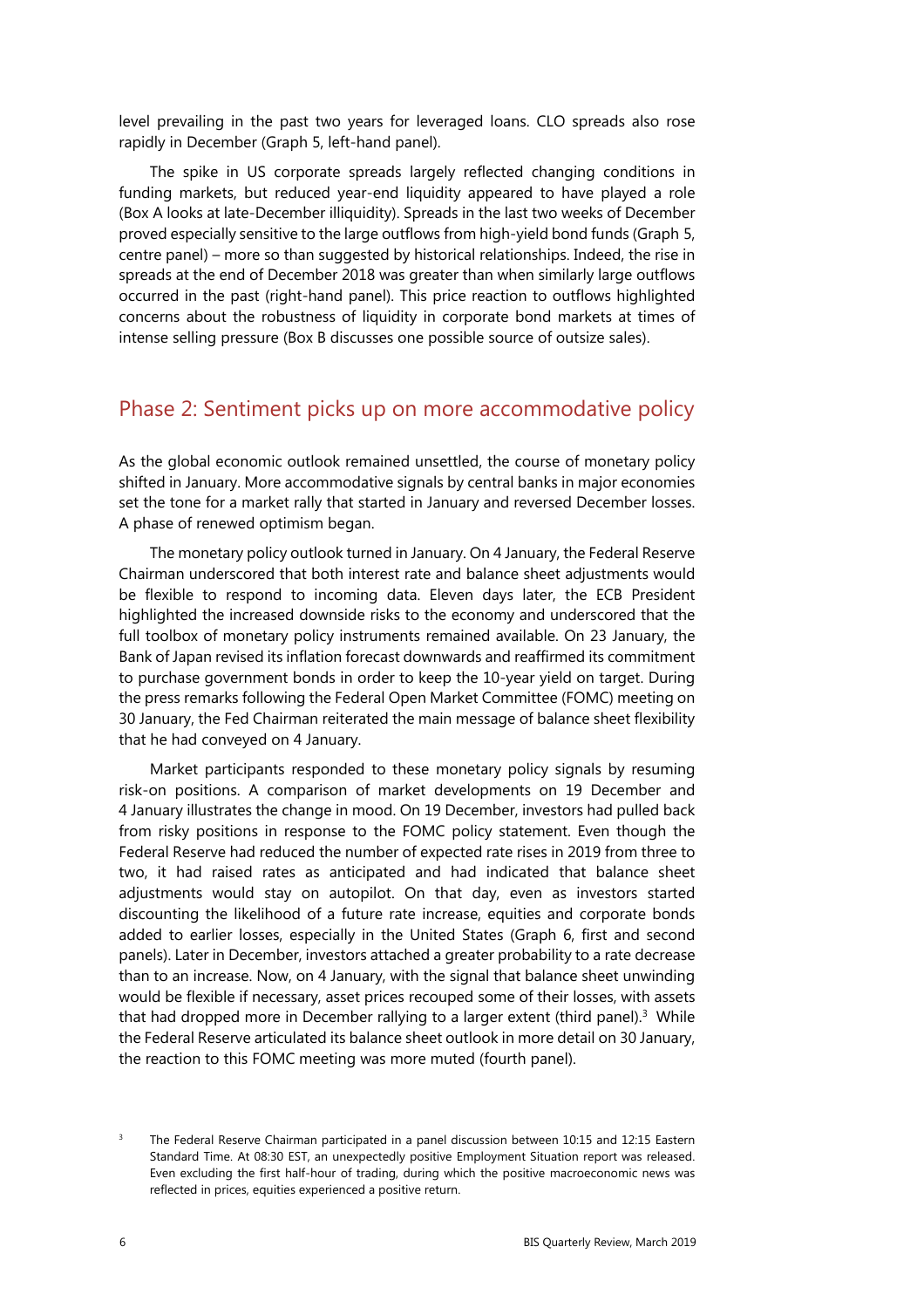

 $1$  Federal funds future-implied odds of 25 basis point rate increase or decrease for 2019; December 2019 contract; over the review period (5 December 2018 to 19 February 2019). 2 19 December 2018. 3 Simple average of changes in HY–IG yield spreads for JPMorgan CEMBI indices and Europe Merrill Lynch indices. <sup>4</sup> Federal Reserve Chairman remarks that balance sheet unwinding would be flexible if necessary. 5 30 January 2019.

Sources: Bloomberg; Datastream; ICE BofAML indices; JPMorgan Chase; BIS calculations.

Deteriorating financial conditions, and their potential impact on the real economy, contributed to the turn in monetary policy stance as reflected in remarks to the press following the two FOMC meetings. On 19 December, the Federal Reserve Chairman had highlighted that worsening financial conditions – reflecting broad developments in interest rates, corporate spreads, and currency and stock markets among others – had not fundamentally altered the outlook for the US economy[.4](#page-6-1) On 30 January, the Chairman underscored that the sustained worsening of financial conditions, together with rising spillover risk to the United States from more fragile global growth, was a factor in the decision to pause monetary tightening that was taken at the January FOMC meeting.<sup>[5](#page-6-0)</sup>

As the monetary stance eased in AEs, Chinese authorities implemented a multipronged strategy to fend off a persistent slowdown. For much of 2018, weakness in Chinese asset prices and macroeconomic data had partly reflected efforts to

## Accommodative policy outlook helped lift asset prices Graph 6 Graph 6

<span id="page-6-1"></span><sup>4</sup> Transcript of Chairman Powell's press conference, 19 December 2018, pp 1 and 4, https://www.federalreserve.gov/mediacenter/files/FOMCpresconf20181219.pdf.

<span id="page-6-0"></span><sup>5</sup> Transcript of Chairman Powell's press conference, 30 January 2019, pp 11–12, https://www.federalreserve.gov/mediacenter/files/FOMCpresconf20190130.pdf.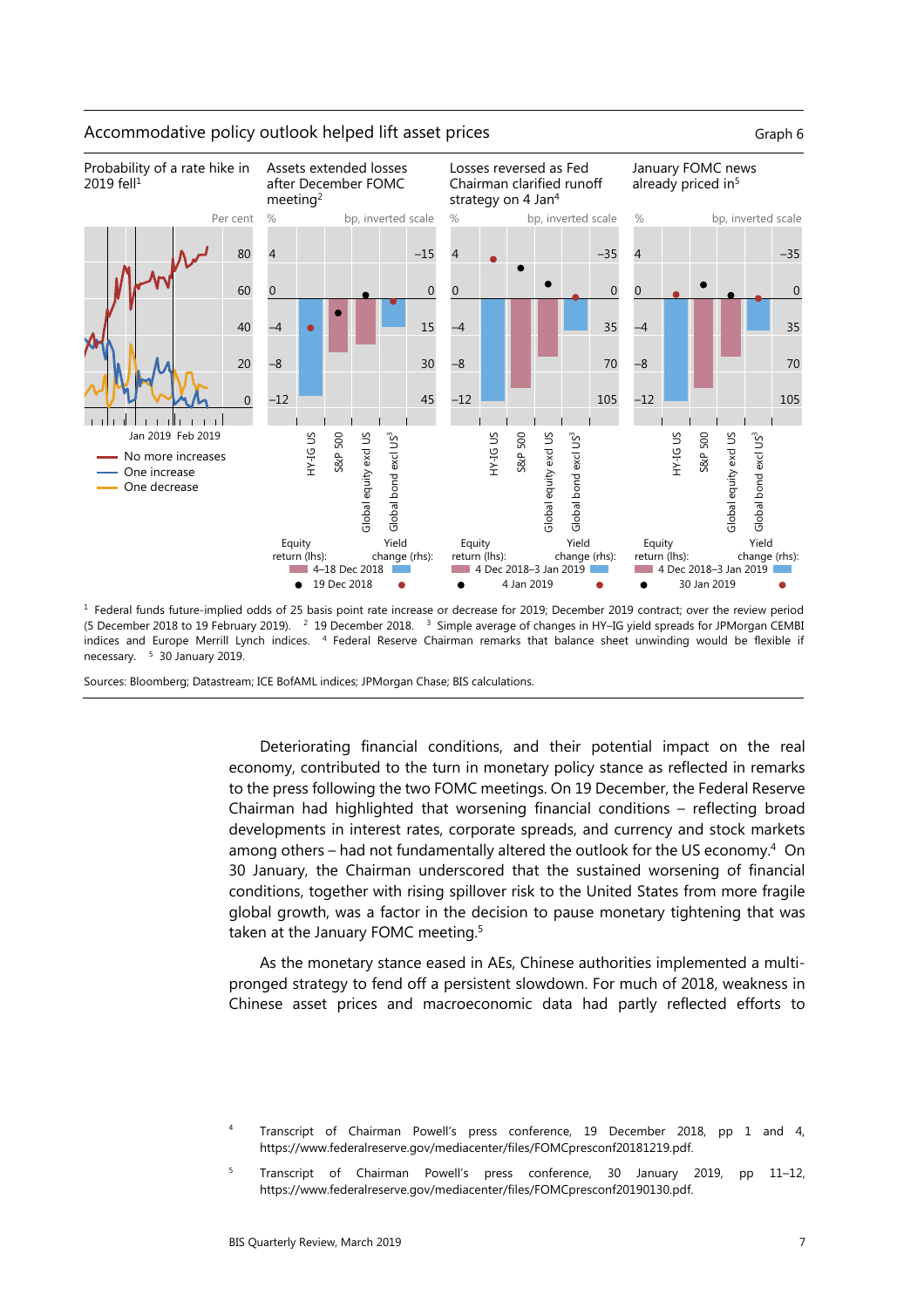## Financial markets remain vulnerable to year-end stress

#### *Sirio Aramonte and Egemen Eren*

Sharp price movements are common at year-ends in many markets, reflecting the relatively low liquidity that results, in part, from infrequent point-in-time regulatory reporting. Events in late 2018 highlighted two developments. First, market participants and central banks made adjustments to cope with recurring price anomalies: the former frontloaded the adjustment; the latter sought to ease it. Second, year-end illiquidity makes funding and collateral markets vulnerable to unexpected events. The developments also illustrated the channels through which such price dislocations can propagate across financial markets.

FX swap markets were relatively steady in late December, although volatility had risen earlier in the year. In the past, these markets had seen sharp spikes in the cost of the US dollar against the euro and yen at year-end (Graph A, first panel). These occurred at different points over the past years, as traders manoeuvred to take positions ahead of crowded dates. This time, the three-month FX swap-implied basis dropped sharply at the end of September. This reflected a combination of investor demand from prefunding of US dollar positions and high price quotes by dealers in order to manage year-end inventory balances. Even though the drop was not as pronounced as in the past, the basis remained wider for longer, pointing to the less stark but longer-lasting effects of year-end pressures.



 $1$  Overnight repo rate calculated using repos with German sovereign bonds as collateral, comprising 90% special and 10% general collateral trades. <sup>2</sup> The graph shows the DTCC Treasury GCF repo weighted average rate. <sup>3</sup> Secured overnight financing rate.

Sources: Bloomberg; RepoFunds Rate[, www.repofundsrate.com;](http://www.repofundsrate.com/) BIS calculations.

European repo markets, too, were more resilient at the end of 2018 than in previous years. For example, repo rates for highly sought-after German collateral did not drop as much into negative territory as in prior episodes (Graph A, second panel). Anticipating year-end stress in markets, investors moved ahead to lock in funding and manage collateral. Moreover, broader and easier access to securities lending programmes by the ECB and national central banks no doubt helped mitigate year-end dislocations.

Box A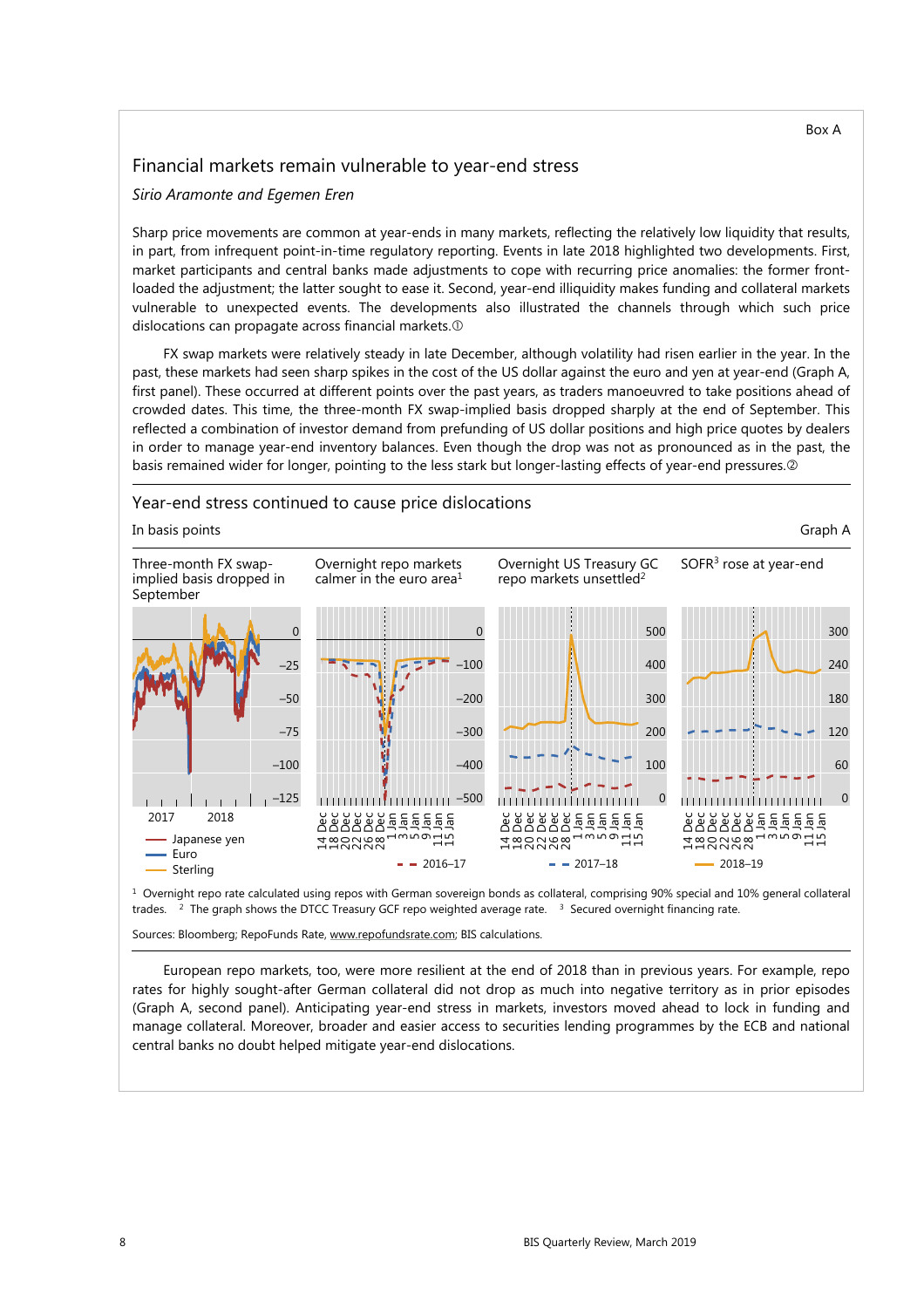Despite front-loaded adjustments, financial markets remained vulnerable to the impact of unexpected events. Large-scale US Treasury issuance took place on the last day of December, a point in time when dealers are reluctant to expand their balance sheets due to regulatory reporting. As a result, the Treasury general collateral (GC) repo rate jumped by 260 basis points (Graph A, third panel).

Localised year-end stress can spill over to other markets if it affects rates used to calculate benchmarks. A case in point was the spike in the secured overnight financing rate, which is an alternative benchmark rate to LIBOR based partly on Treasury GC repo rates (Graph A, fourth panel).

 More generally, these developments reflect the fact that, post-crisis, financial institutions have recognised that the balance sheet has a price. This improvement in risk management has been hard-wired by regulation. See *BIS Annual Economic Report 2018*[, Chapter III,](https://www.bis.org/publ/arpdf/ar2018e3.htm) for further discussion. @ See C Borio, R McCauley, P McGuire and V Sushko, ["Covered interest parity lost: understanding the cross-currency basis"](https://www.bis.org/publ/qtrpdf/r_qt1609e.htm), BIS *Quarterly Review, September 2016, pp 45–64, for further discussion of factors affecting the cross-currency basis. <sup>3</sup> See also A Schrimpf* and V Sushko, ["Beyond LIBOR: a primer on the new benchmark rates"](https://www.bis.org/publ/qtrpdf/r_qt1903e.htm), *BIS Quarterly Review*, March 2019.

> deleverage without compromising growth. Policymakers eased monetary and fiscal policy even as they sought to steer credit growth away from the shadow banking sector (Graph 7, left-hand panel). These efforts were reinforced in January. Monetary stimulus focused on banks, with the People's Bank of China cutting reserve requirements, providing large amounts of liquidity through open market operations (right-hand panel) and launching a term lending facility aimed at bolstering credit to smaller firms. Regulators also approved the issuance of perpetual bonds by banks to shore up Tier 1 capital. These bonds can be swapped with central bank bills, which in turn can be used by holders as collateral to obtain financing. On the fiscal side, the stimulus was mainly routed through "local government special bonds" that funded infrastructure projects.



#### Chinese policy responded to slowdown

The shaded areas indicate the review period, 5 December 2018 to 19 February 2019.

<sup>1</sup> Twelve-month moving average of the monthly growth rate. <sup>2</sup> Shanghai interbank offered overnight rate. Sources: Bloomberg; CEIC; national data; BIS calculations.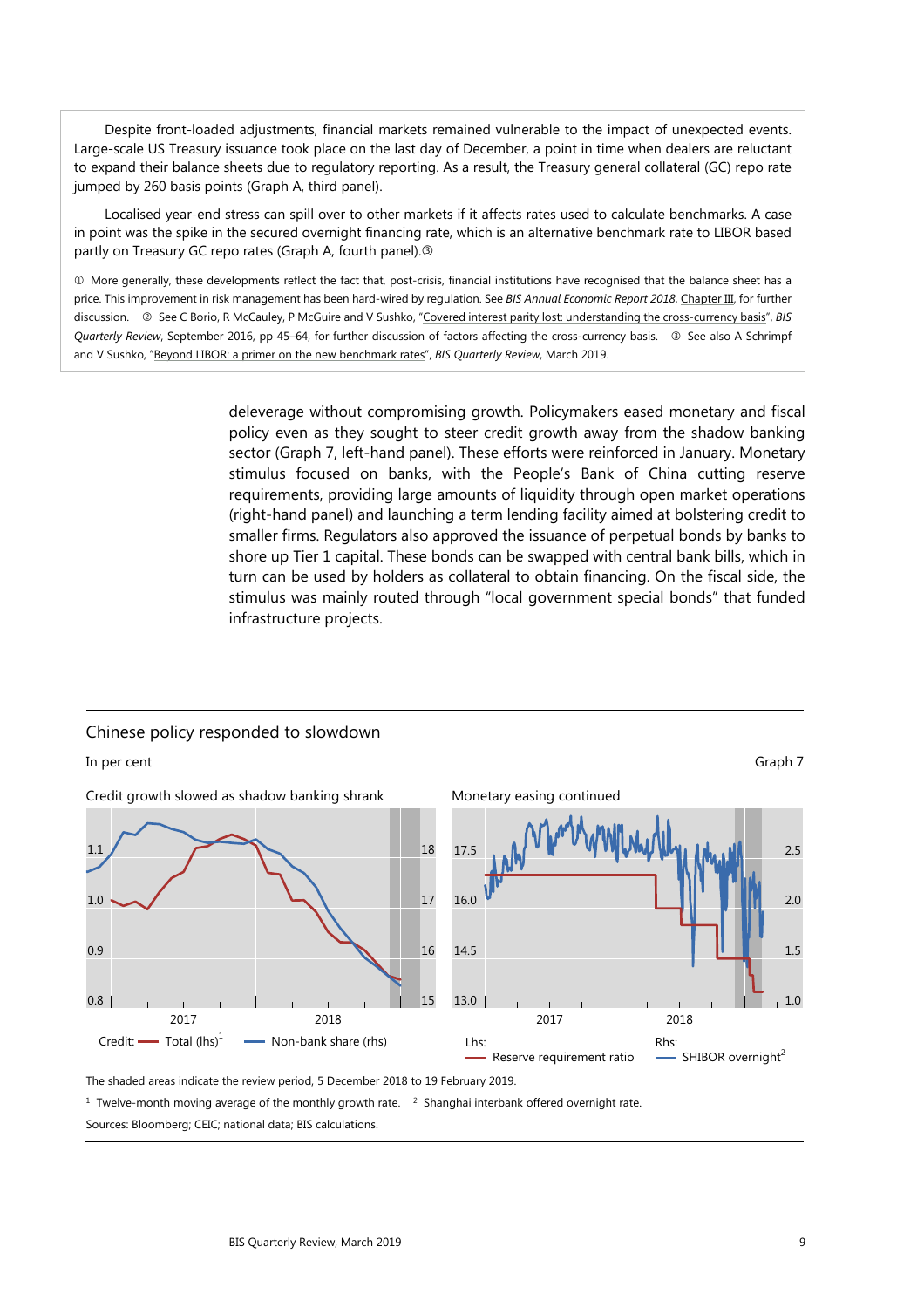

## Renewed optimism in 2019 improved risk appetite for equities globally Graph 8

 $1$  Citi Economic Surprise Index; the shaded area indicates the review period (5 December 2018 to 19 February 2019).  $2$  Returns are calculated on the closing price for the dates indicated in the legend. <sup>3</sup> Simple average across country stock indices in local currency. <sup>4</sup> Consumer staples. <sup>5</sup> Consumer discretionary.

Sources: Bloomberg; ICE BofAML indices; JPMorgan Chase; BIS calculations.



<sup>1</sup> Yield changes are calculated on the closing price for the dates indicated in the legend. <sup>2</sup> Option-adjusted spread. <sup>3</sup> JPMorgan CEMBI index; stripped spread. <sup>4</sup> Average of within-quarter pairwise correlations (in absolute value) between S&P 500 index returns and (i) AE equity returns (average return of selected AE stock indices); (ii) EME equity returns (MSCI Emerging Markets stock index); (iii) changes in US corporate bond yields (average of US high-yield and investment grade corporate bond indices); (iv) changes in AE corporate bond yields (average of European high-yield and investment grade corporate bond indices); and (v) changes in EME corporate bond yields (average of CEMBI HY and CEMBI IG). <sup>5</sup> JPMorgan GBI index. <sup>6</sup> JPMorgan EMBI Global.

Sources: Bloomberg; Datastream; ICE BofAML indices; JPMorgan Chase; BIS calculations.

Corporate spreads compressed as sovereign yields slid Graph 9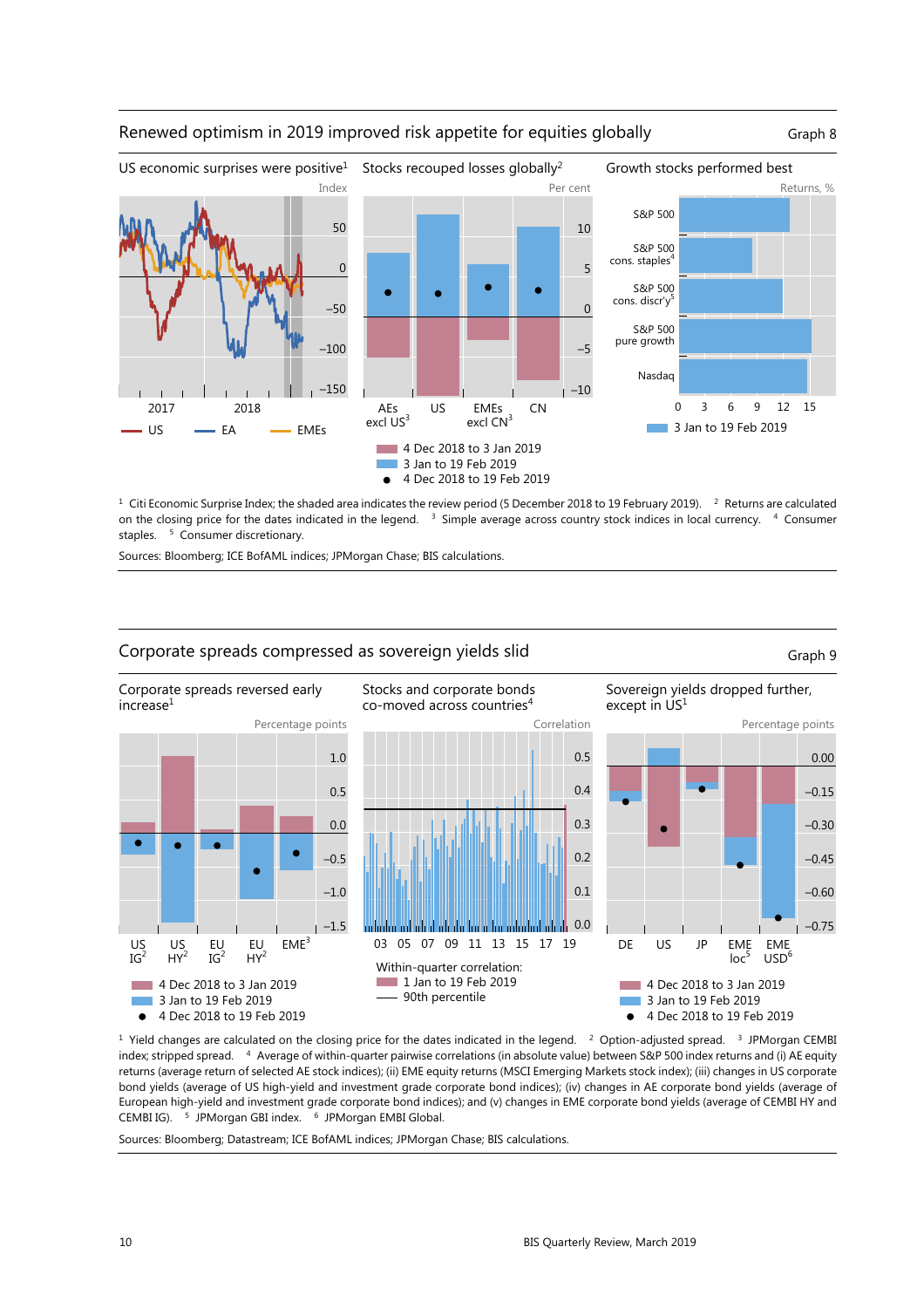Increasingly accommodative global monetary policy and more positive than expected indicators in the United States led to renewed optimism in markets. In January, economic readings continued to weaken in Europe and remained broadly stable in EMEs, but were better than anticipated in the United States despite the prolonged government shutdown (Graph 8, left-hand panel). Stocks rallied worldwide and recouped the losses suffered in December, with growth-oriented equities performing especially well (Graph 8, centre and right-hand panels). Corporate spreads compressed globally, ending the review period lower on net (Graph 9, left-hand panel). As risky assets reacted to policy developments in unison, co-movement between US stocks and international securities – including equities and corporate bonds – jumped (Graph 9, centre panel).

Sovereign bond prices rose, except in the United States. As inflation expectations dropped, yields eased on net in Germany and Japan, but inched up in the United States (Graph 9, right-hand panel). In EMEs, sovereign yields declined, especially for US dollar-denominated bonds, which closed the review period with substantially lower yields.

EME assets experienced large inflows, and commodity prices climbed, as the US dollar weakened in early January (Graph 10, left-hand panel). With favourable interest rate differentials and comparatively low equity valuations in light of a correction earlier in 2018, EME bond and equity funds received sustained inflows. Bond funds gathered significant assets for the first time since the beginning of 2018 (centre panel). Growth-sensitive commodities, including oil and industrial metals, also rose. Oil prices in particular, which had dropped sharply in the last quarter of the year, reversed course (right-hand panel). Later in the review period, the US dollar appreciated, with some volatility. As a result, carry trades became less profitable, and inflows to EME assets slowed down.



# As dollar slid in January, flows to EME assets rose and commodities climbed Graph 10

The shaded areas indicate the review period, 5 December 2018 to 19 February 2019.

<sup>1</sup> The US Dollar Index (USDX) measures the value of the US dollar against major currencies. An increase corresponds to the appreciation of the US dollar. <sup>2</sup> Monthly sums of weekly data up to 13 February 2019. <sup>3</sup> EM-8 carry trade index, which measures the cumulative total return of a buy and hold carry trade position that is long in eight EME currencies and fully funded with short positions in USD. 4 Blend currency funds invest in both local currency and hard currency bonds. <sup>5</sup> Bloomberg Industrial Metals Subindex. <sup>6</sup> Bloomberg Grains Subindex.

Sources: Bloomberg; EPFR; BIS calculations.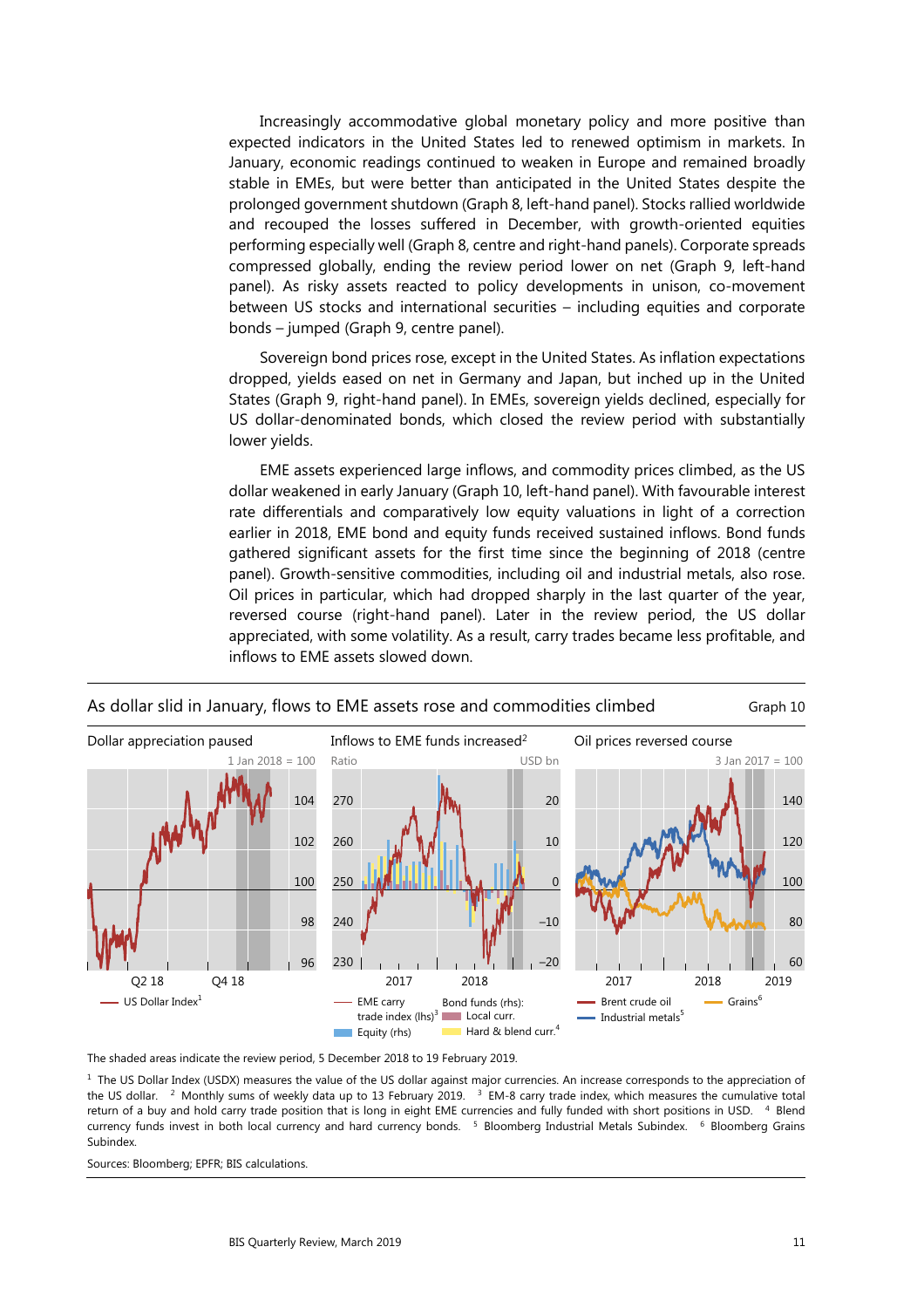## Investment mandates and fire sales: the case of mutual funds and BBB bonds

#### *Sirio Aramonte and Egemen Eren*

The share of corporate bond issuers with the lowest investment grade rating – BBB and equivalent – has risen in the United States and Europe since 2000 (Graph B, first panel). In the United States, the increase took place mainly prior to the Great Financial Crisis (GFC). In Europe, it continued after the GFC. As of 2018, the share of corporate bond issuers rated BBB stood at about one third in the United States and at nearly half in Europe.

Rating-based investment mandates require portfolio managers to hold assets above a minimum credit quality. Such mandates often apply to corporate bond mutual funds, and allow investors to easily choose the desired risk exposure, often focusing on the investment grade segment.

Since the GFC, investment grade corporate bond mutual funds have steadily increased the share of BBB bonds in their portfolios. In 2018, this share stood at about 45% in both the United States and Europe, up from roughly 20% in 2010 (Graph B, second panel). As interest rates remained unusually low post-GFC, portfolio managers were enticed by the significant yield offered by BBB-rated bonds, which was substantially higher than for better-rated bonds (third panel).



<sup>1</sup> AT, BE, DE, DK, ES, EE, FI, FR, GR, IE, IT, LU, NL and PT. <sup>2</sup> A = Aaa-A3; BBB = Baa1-Baa3; BB and B = Ba1-B3; C = Caa1-C. <sup>3</sup> IG indicates investment grade bonds. Average percentage of corporate bond mutual fund portfolios invested in bonds with the indicated rating. 4 Option-adjusted spreads. 5 Downgrade frequencies from BBB to junk or non-rated.

Sources: ICE BofAML indices; Lipper; Moody's Analytics CreditEdge; S&P Global; BIS calculations.

While attractive to investors that seek a targeted risk exposure, rating-based investment mandates can lead to fire sales. If, on the heels of economic weakness, enough issuers were abruptly downgraded from BBB to junk status, mutual funds and, more broadly, other market participants with investment grade mandates could be forced to offload large amounts of bonds quickly.

Box B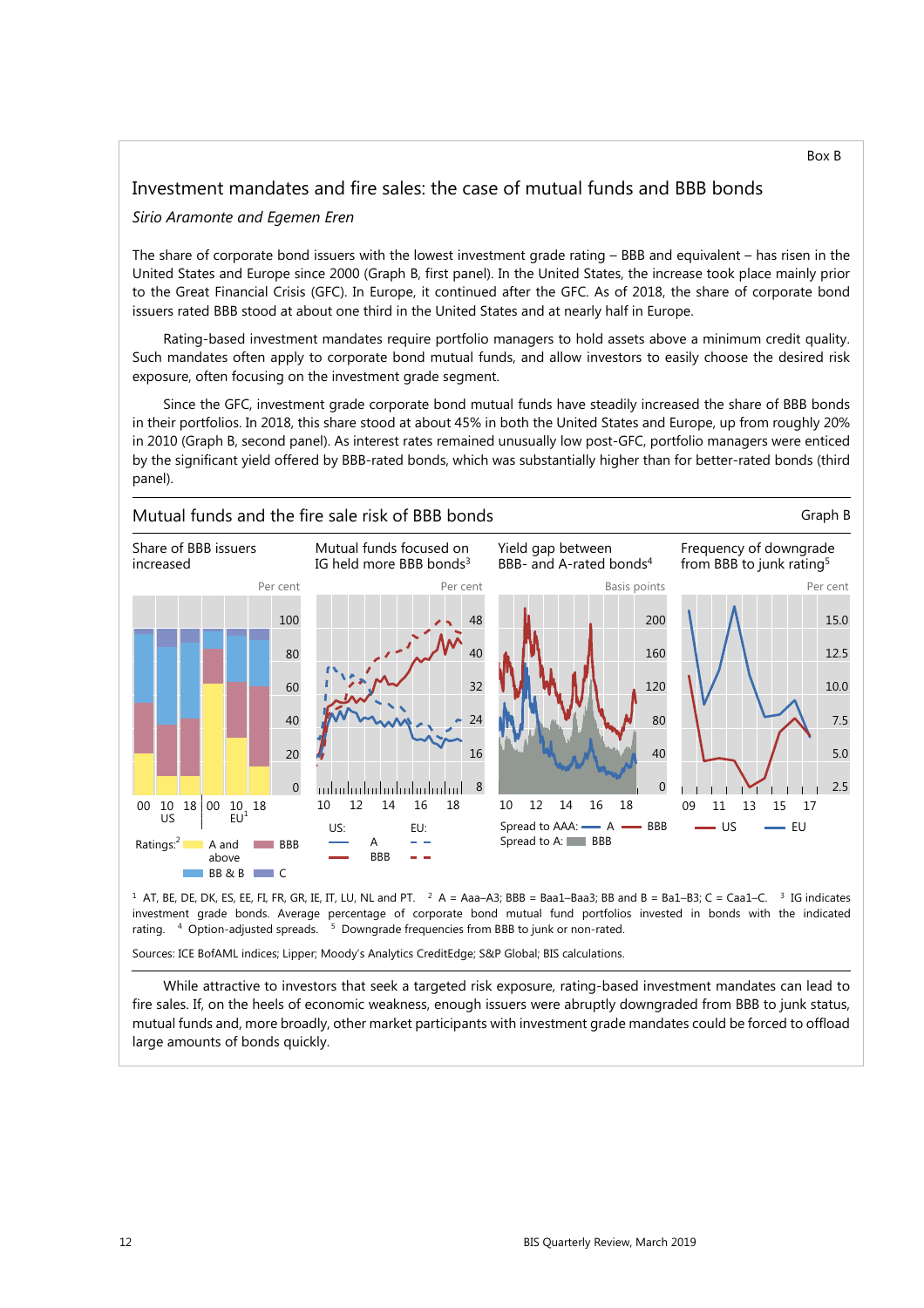The odds of such fire sales depend on the likelihood that a sufficiently large number of companies are downgraded from BBB to junk status in short order. In 2009, when default rates reached record highs, the frequency of such downgrades was 11.4% in the United States and 16.3% in Europe (Graph B, fourth panel). By 2017, this frequency had fallen to around 7% in both regions. Under reasonable assumptions, a return to 2009 downgrade rates could force portfolio rebalancing in excess of daily turnover in corporate bond markets.

 According to the Securities Industry and Financial Markets Association, about \$9,100 billion of US corporate bonds were outstanding as of Q3 2018, with a daily trading volume of about \$25 billion (0.27% turnover). With an 11.4% BBB-to-junk downgrade frequency, assuming 10% of the downgrades occurred around the same time and that one third of the bonds were offloaded quickly, about 0.38% of outstanding BBB bonds would be sold (compared with 0.27% daily turnover).

# Sovereign risk steadies in euro area, Brexit uncertainty rises

Euro area markets witnessed an overall easing in sovereign risk indicators early in the review period. Spreads of Italian government bonds to German bunds continued to decline (Graph 11, left-hand panel). While still higher than in early 2018, Italian spreads were much lower than after the September release of the proposed government budget. Strong demand resulted in a series of significantly oversubscribed auctions for a number of countries, including Italy and Spain. In February, however, Italian spreads widened again when the European Commission slashed its 2019 GDP forecast for Italy.

Despite growing Brexit uncertainty and the reduction of growth forecasts by the Bank of England, UK assets performed well. There were only limited signs of flight to safety on 10 December, when a scheduled parliamentary vote on the draft EU-UK agreement was cancelled. Nor was there a sustained market reaction when the



The shaded areas indicate the review period, 5 December 2018 to 19 February 2019. The vertical lines in the centre and right-hand panels indicate 10 December 2018 (scheduled parliamentary vote on draft Brexit agreement cancelled) and 15 January 2019 (draft Brexit agreement rejected by parliament).

Sources: Bloomberg; BIS calculations.